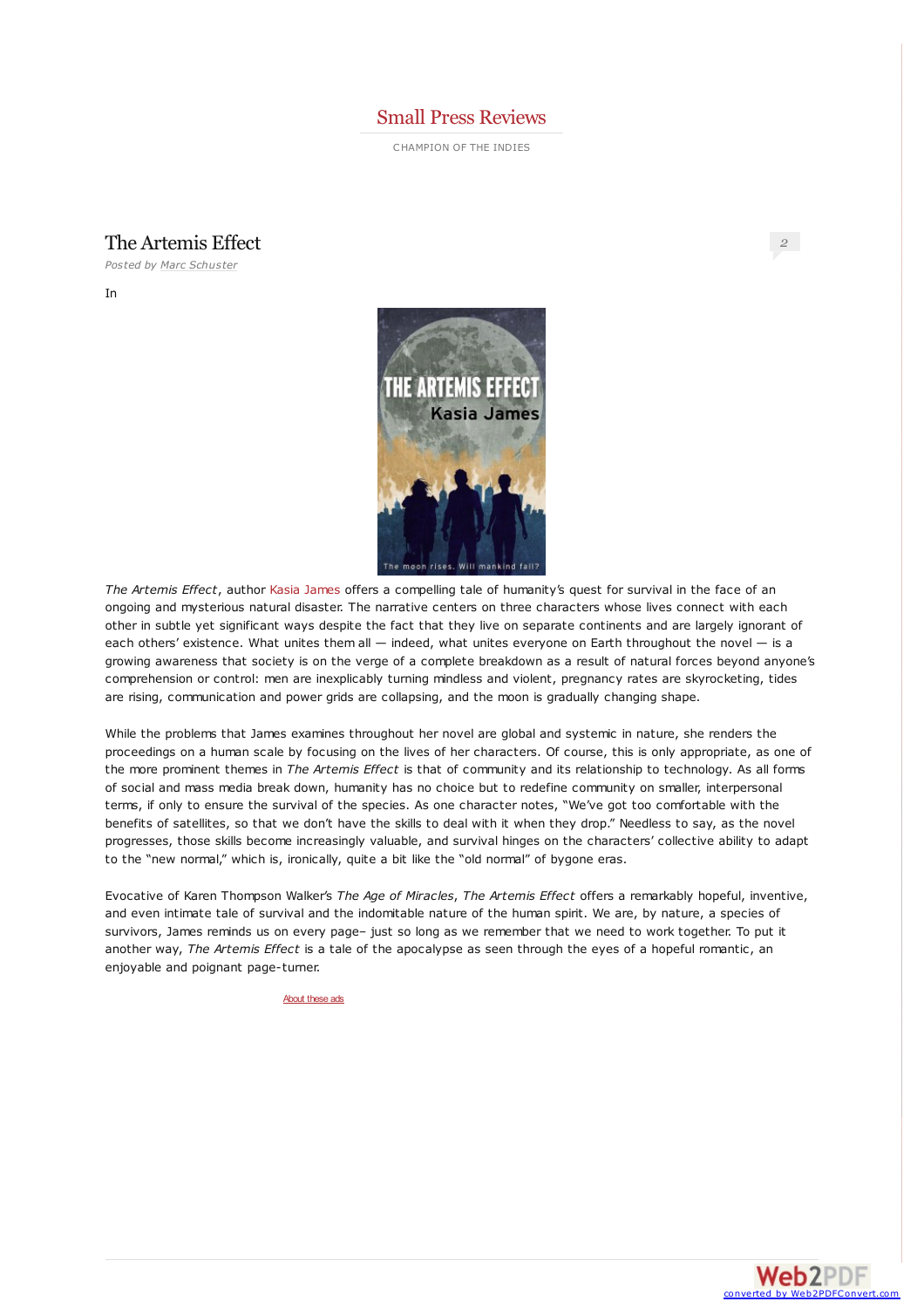| Share this:                                | Twitter 1 Facebook F Print E Email V More |  |
|--------------------------------------------|-------------------------------------------|--|
| Like this:                                 | Like Loading                              |  |
|                                            |                                           |  |
| Posted in Book Reviews, Books, Literature, |                                           |  |
| <b>Reviews</b>                             |                                           |  |
|                                            |                                           |  |
| 2 THOUGHTS ON "THE ARTEMIS EFFECT"         |                                           |  |
|                                            |                                           |  |

<span id="page-1-1"></span><span id="page-1-0"></span>

## [fpdorchak](http://www.fpdorchak.com)

— [DECEMBER](#page-1-1) 8, 2012 AT 12:49 AM

Interesting. I see the whole advent of the Internet on a Zen level, where we're all learning to cope with expanding consciousness….

#### [Reply](http://smallpressreviews.wordpress.com/2012/12/07/the-artemis-effect/?replytocom=882#respond)

Pingback: The Artemis Effect – new review from Small Press [Reviews](http://kasiajames.wordpress.com/2012/12/08/the-artemis-effect-new-review-from-small-press-reviews/) « Writer's Block

*Leave a Reply*

Enter your comment here...

*← [Familiar](http://smallpressreviews.wordpress.com/2012/11/30/familiar/) Beyond the Valley of the [Apocalypse](http://smallpressreviews.wordpress.com/2012/12/14/beyond-the-valley-of-the-apocalypse-donkeys/) Donkeys →*

The Grievers

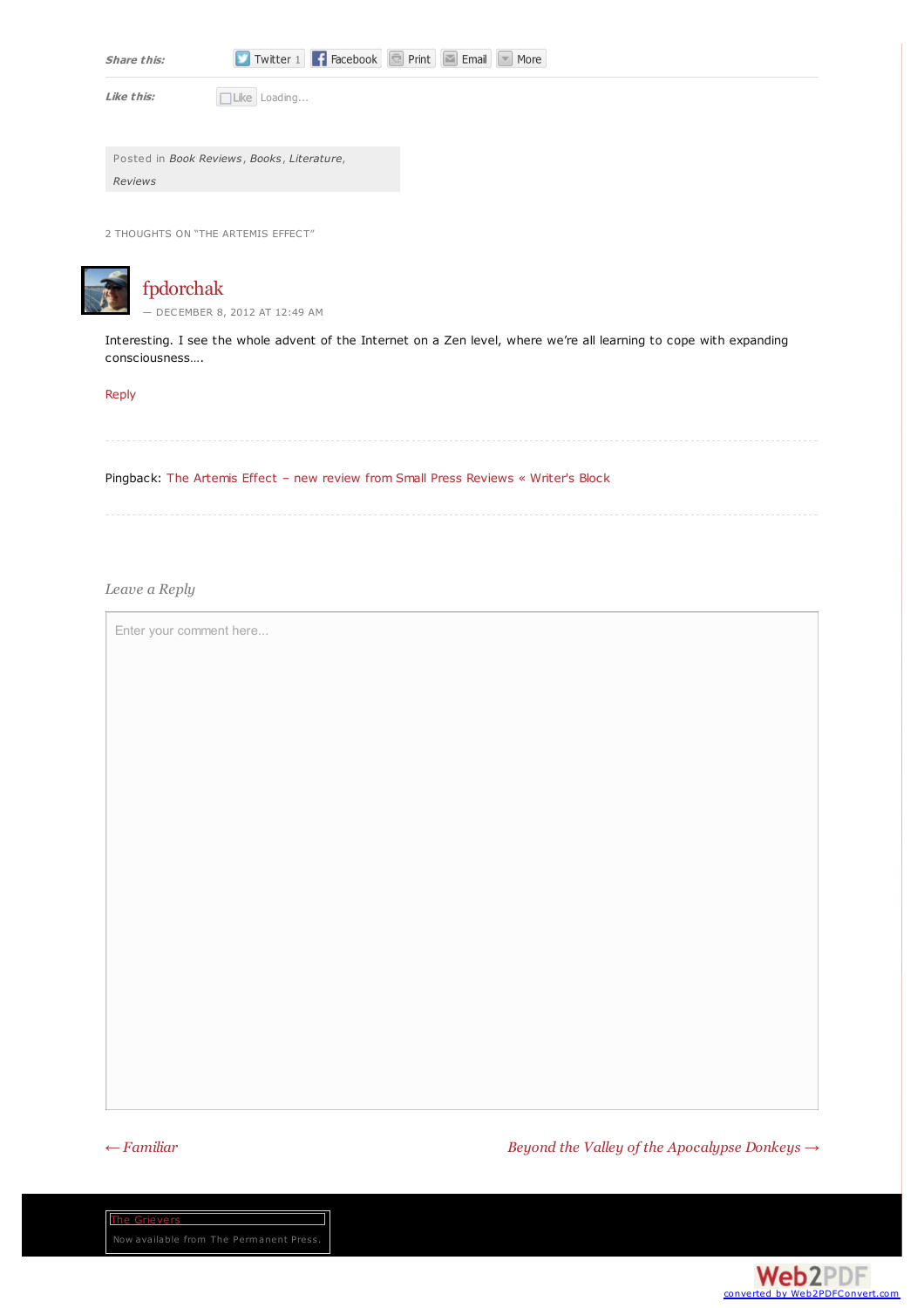# If you like this blog, please consider supporting it by buying a copy of my book. Click on the image above for more information.

#### SPR [TWEETS](http://twitter.com/smpressrev)

- RT @[ShelfAwareness](http://twitter.com/ShelfAwareness): How the Strand sells print books to ebook readers: boingboing.net/2013/08/16/how... 2 [weeks](http://twitter.com/smpressrev/statuses/368464456046489601) ago
- RT @[msamysteele](http://twitter.com/msamysteele): Upcoming Boston-area Book Readings [wp.me/psJ66-3EY](http://wp.me/psJ66-3EY) 2 [weeks](http://twitter.com/smpressrev/statuses/368464096493989888) ago
- What's Your Poison? (an interview with @[BookstoreMemoir](http://twitter.com/BookstoreMemoir)) [wp.me/psUbN-Ae](http://wp.me/psUbN-Ae) 3 [weeks](http://twitter.com/smpressrev/statuses/365937483361419264) ago
- FORM 28 strange short fiction by Marc Schuster in The Ampersand Review. [is.gd/nBaVui](http://is.gd/nBaVui) [#fiction](http://twitter.com/search?q=%23fiction) [#literature](http://twitter.com/search?q=%23literature) 3 [weeks](http://twitter.com/smpressrev/statuses/364785489791815682) ago
- RT @[TPermanentPress](http://twitter.com/TPermanentPress): "Oustanding." Starred review of MONTANNA by Gwen Florio in @[PublishersWkly](http://twitter.com/PublishersWkly)! 3 [weeks](http://twitter.com/smpressrev/statuses/364437036536565760) ago

## **Follow**

LINKS

- **Marc [Schuster](http://www.marcschuster.com/)**
- 
- 
- [Bookworm's](http://bookwormsdinner.blogspot.com/) Dinner
- [Three](http://threeguysonebook.com/) Guys One Book
- [Booktryst](http://www.booktryst.com/)
- **The [Boogle](http://theboogle.wordpress.com/)**
- Daily [S-Press](http://dailyspress.blogspot.com/)
- **[Emerging](http://emergingwriters.typepad.com/emerging_writers_network/) Writers Network**
- **[Third](http://www.thirdface.com/) Face**
- New York [Journal](http://www.nyjournalofbooks.com/) of Books
- **On [Lives](http://onlives.net/home/)**
- **[Midwest](http://www.midwestbookreview.com/) Book Review**
- Books, [Personally](http://bookspersonally.blogspot.com/)
- The Word [Zombie](http://thewordzombie.com/)
- **[Driftless](http://driftlessareareview.com/) Area Review**

ARCHIVES

- [August](http://smallpressreviews.wordpress.com/2013/08/) 2013
- **July [2013](http://smallpressreviews.wordpress.com/2013/07/)**
- **June [2013](http://smallpressreviews.wordpress.com/2013/06/)**
- May [2013](http://smallpressreviews.wordpress.com/2013/05/)
- **April [2013](http://smallpressreviews.wordpress.com/2013/04/)**
- [March](http://smallpressreviews.wordpress.com/2013/03/) 2013
- [February](http://smallpressreviews.wordpress.com/2013/02/) 2013
- **[January](http://smallpressreviews.wordpress.com/2013/01/) 2013**
- [December](http://smallpressreviews.wordpress.com/2012/12/) 2012
- [November](http://smallpressreviews.wordpress.com/2012/11/) 2012
- [October](http://smallpressreviews.wordpress.com/2012/10/) 2012
- [September](http://smallpressreviews.wordpress.com/2012/09/) 2012
- [August](http://smallpressreviews.wordpress.com/2012/08/) 2012
- $July 2012$  $July 2012$
- **June [2012](http://smallpressreviews.wordpress.com/2012/06/)**
- $M$ ay [2012](http://smallpressreviews.wordpress.com/2012/05/)
- $\blacksquare$  April [2012](http://smallpressreviews.wordpress.com/2012/04/)
- [March](http://smallpressreviews.wordpress.com/2012/03/) 2012
- [February](http://smallpressreviews.wordpress.com/2012/02/) 2012
- **[January](http://smallpressreviews.wordpress.com/2012/01/) 2012**
- [December](http://smallpressreviews.wordpress.com/2011/12/) 2011
- [November](http://smallpressreviews.wordpress.com/2011/11/) 2011
- [October](http://smallpressreviews.wordpress.com/2011/10/) 2011
- [September](http://smallpressreviews.wordpress.com/2011/09/) 2011
- [August](http://smallpressreviews.wordpress.com/2011/08/) 2011
- $July 2011$  $July 2011$
- **June [2011](http://smallpressreviews.wordpress.com/2011/06/)**
- May [2011](http://smallpressreviews.wordpress.com/2011/05/)
- April [2011](http://smallpressreviews.wordpress.com/2011/04/)
- $March 2011$  $March 2011$
- [February](http://smallpressreviews.wordpress.com/2011/02/) 2011
- [January](http://smallpressreviews.wordpress.com/2011/01/) 2011
- 
- 
- [October](http://smallpressreviews.wordpress.com/2010/10/) 2010
- [September](http://smallpressreviews.wordpress.com/2010/09/) 2010
- $\blacksquare$  [August](http://smallpressreviews.wordpress.com/2010/08/) 2010
- **July [2010](http://smallpressreviews.wordpress.com/2010/07/)**
- **June [2010](http://smallpressreviews.wordpress.com/2010/06/)**
- May [2010](http://smallpressreviews.wordpress.com/2010/05/)
- $\blacksquare$  April [2010](http://smallpressreviews.wordpress.com/2010/04/)
- [March](http://smallpressreviews.wordpress.com/2010/03/) 2010 [February](http://smallpressreviews.wordpress.com/2010/02/) 2010
- n [January](http://smallpressreviews.wordpress.com/2010/01/) 2010